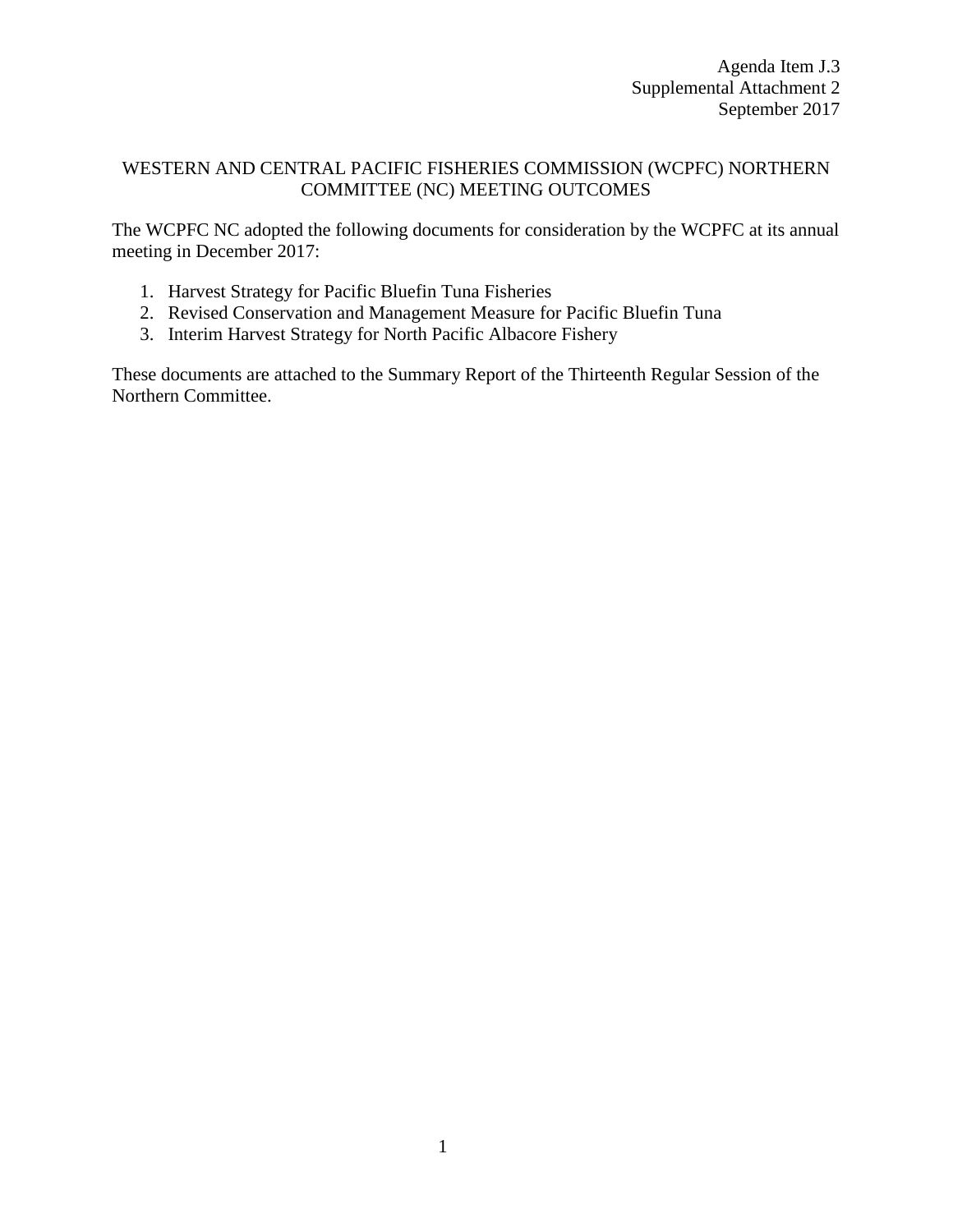#### **Attachment F**

### **The Commission for the Conservation and Management of Highly Migratory Fish Stocks in the Western and Central Pacific Ocean**

### **Northern Committee Thirteenth Regular Session**

August 28 – September 1, 2017 Busan, Korea

### **Harvest Strategy for Pacific Bluefin Tuna Fisheries**

**Harvest Strategy 2017-XX**

#### **Introduction and scope**

This harvest strategy has been prepared in accordance with the Commission's Conservation and Management Measure on Establishing a Harvest Strategy for Key Fisheries and Stocks in the Western and Central Pacific Ocean.

Although the provisions of this harvest strategy are expressed in terms of a single stock, they may be applied to multiple stocks as appropriate and as determined by the Northern Committee.

### **1. Management objectives**

The management objectives are, first, to support thriving Pacific bluefin tuna fisheries across the Pacific Ocean while recognizing that the management objectives of the WCPFC are to maintain or restore the stock at levels capable of producing maximum sustainable yield, second, to maintain an equitable balance of fishing privileges among CCMs and, third, to seek cooperation with IATTC to find an equitable balance between the fisheries in the western and central Pacific Ocean (WCPO) and those in the eastern Pacific Ocean (EPO).

#### **2. Reference points**

Because steepness in the stock-recruitment relationship is not well known but the key biological and fishery variables are reasonably well estimated, $<sup>1</sup>$  $<sup>1</sup>$  $<sup>1</sup>$  the stock of PBF is to be treated as a Level</sup> 2 stock under the Commission's hierarchical approach for setting biological limit reference points.

### **2.1 Rebuilding targets**

<span id="page-1-0"></span><sup>&</sup>lt;sup>1</sup> See the information provided by the International Scientific Committee for Tuna and Tuna-like Species in the North Pacific Ocean (WCPFC-NC9-2013/IP-03) in response to a request made by the Northern Committee at its Eighth Regular Session (Attachment F of the report of NC8).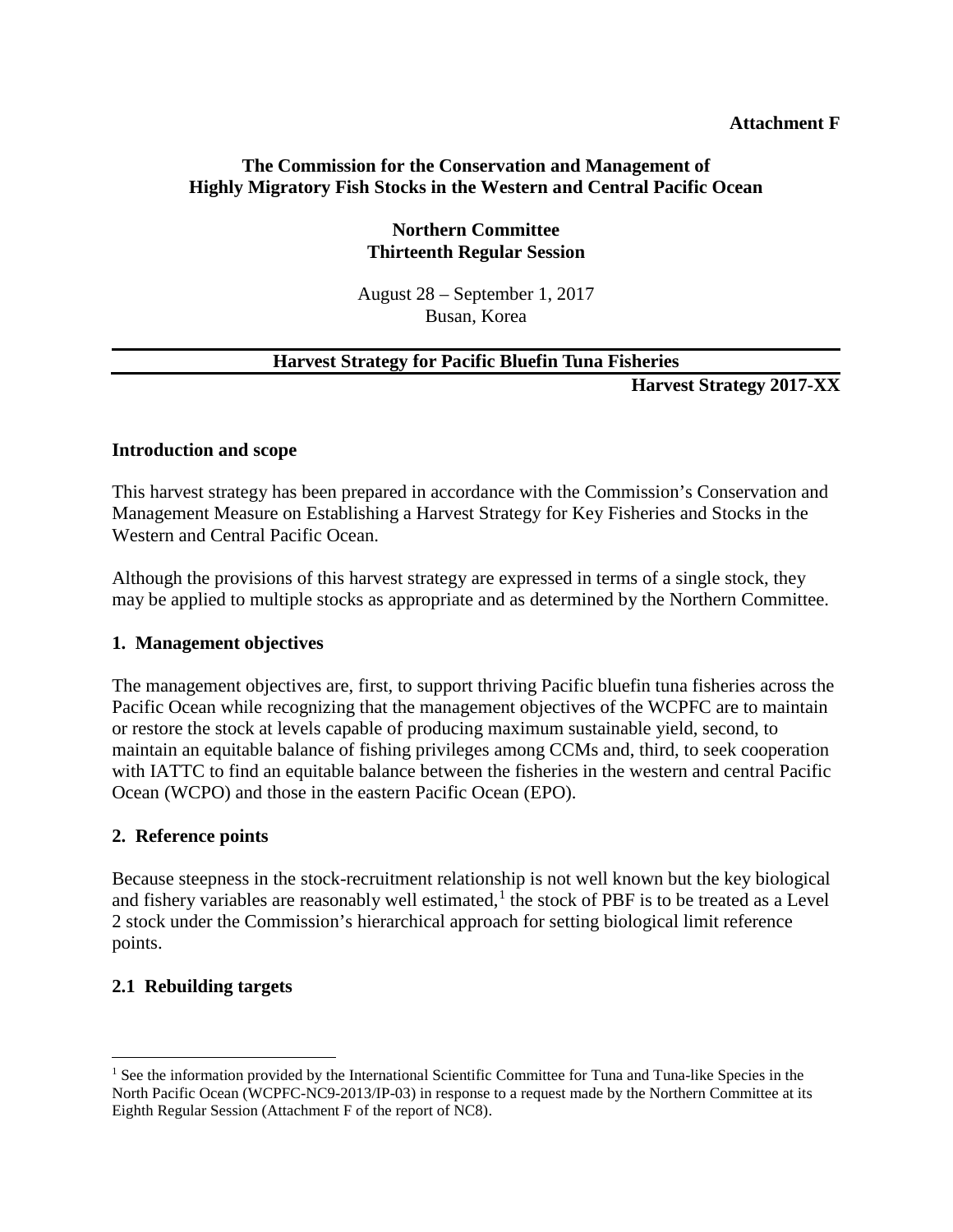**Initial rebuilding target:** The initial rebuilding target for the PBF stock size is the median SSB estimated for the period 1952 through 2014, to be reached by 2024 with at least 60% probability.

**Recruitment scenario during initial rebuilding period:** The low recruitment scenario (resampling from the relatively low recruitment period (1980-1989)) or the recent recruitment scenario (resampling from the last 10 years), whichever is lower, will be used for the ISC's SSB projections until 2024 or until the SSB reaches the initial rebuilding target, whichever is earlier. The ISC is requested to periodically evaluate whether the recruitment scenario used during the initial rebuilding period is reasonable given current conditions, and to make recommendations on whether a different scenario should be used. If ISC recommends a different scenario, this will be considered by the NC.

**Second rebuilding target:** The second rebuilding target for the PBF stock size is  $20\%$  $20\%$   $\text{SSB}_{\text{F=0}}^2$ , to be reached by 2034, or 10 years after reaching the initial rebuilding target, whichever is earlier, with at least 60% probability.

However, if: (1) the SSB reaches the initial rebuilding target earlier than 2024; (2) ISC recommends a recruitment scenario lower than the average recruitment scenario; and (3) the SSB projections indicate that the second rebuilding target will not be achieved on this schedule, the deadline for rebuilding may be extended to 2034 at the latest.

Also, if there is a recommendation from the Northern Committee that  $20\%SSB_{F=0}$  is not appropriate as the second rebuilding target, taking into account consideration from IATTC, scientific advice from ISC, IATTC or WCPFC SC, and socioeconomic factors, another objective may be established.

**Recruitment scenario during second rebuilding period:** After the initial rebuilding target is reached and until the second rebuilding target is reached, the recruitment scenario to be used for the SSB projections will tentatively be the average recruitment scenario (resampling from the entire recruitment period).

The ISC is requested to periodically evaluate whether the recruitment scenario used during the second rebuilding period is reasonable given current conditions, and to make recommendations on whether a different scenario should be used. If ISC recommends a different scenario, this will be considered by the NC.

# **2.2 Development of reference points**

The Northern Committee will develop more refined management objectives as well as limit reference point(s) and target reference point(s) through MSE process specified in Section 6.

# **3. Acceptable levels of risk**

Until the stock is rebuilt, the Northern Committee will recommend conservation and management measures as needed to ensure rebuilding in accordance with the probabilities specified in sections 2.1 and 5 for each of the two rebuilding targets.

<span id="page-2-0"></span><sup>&</sup>lt;sup>2</sup> SSB<sub>F=0</sub> is the expected spawning stock biomass under average recruitment conditions without fishing.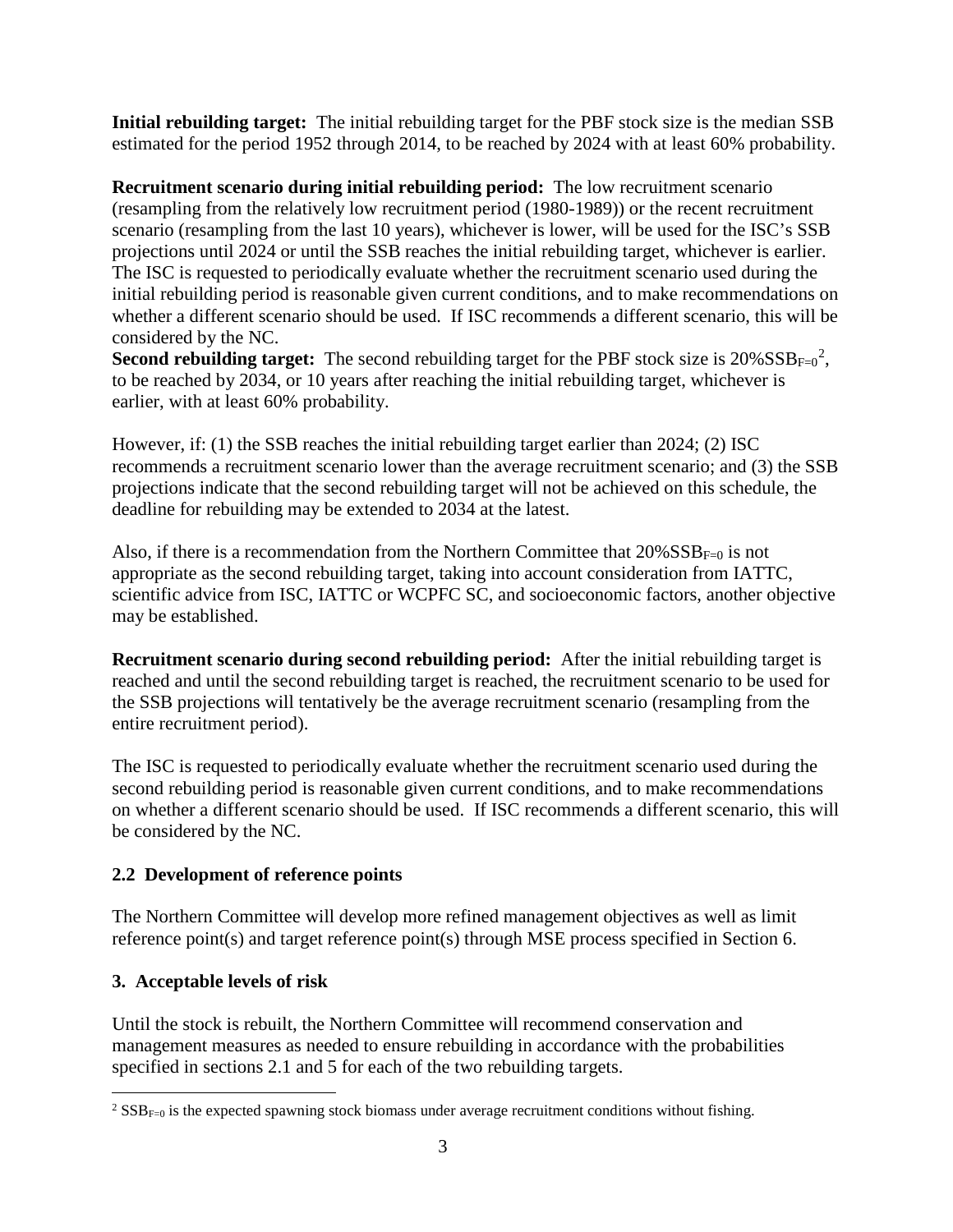Once the stock is rebuilt, in accordance with Article 6.1(a) of the Convention, the Northern Committee will recommend conservation and management measures as needed to ensure that any target reference point(s) (once adopted) are achieved on average in the long term, and ensure that the risk of the stock size declining below the B-limit (once adopted) is very low.<sup>[3](#page-3-0)</sup>

# **4. Monitoring strategy**

The ISC will periodically evaluate the stock size and exploitation rate with respect to the established reference points and the report will be presented to the Scientific Committee. Until 2024, while the MSE is being developed (see section 6), the ISC is requested to conduct stock assessments in 2018, 2020 and 2022.

In order to cope with the adverse effects on the rebuilding of the stock due to drastic drops of recruitment: (1) all the available data and information will be reviewed annually, including recruitment data provided by the ISC and in National Reports; and (2) the ISC is requested to conduct in 2019, and periodically thereafter as resources permit and if drops in recruitment are detected, projections to see if any additional measure is necessary to achieve the initial rebuilding target by 2024 with at least 60% probability.

# **5. Decision rules**

**Harvest controls rules during initial rebuilding period:** The interim harvest control rules below will be applied based on the results of stock assessments and SSB projections to be conducted by ISC.

(a) If the SSB projection indicates that the probability of achieving the initial rebuilding target by 2024 is less than 60%, management measures will be modified to increase it to at least 60%. Modification of management measures may be (1) a reduction (in %) in the catch limit for fish smaller than 30 kg (hereinafter called "small fish") or (2) a transfer of part of the catch limit for small fish to the catch limit for fish 30 kg or larger (hereinafter called "large fish"). For this purpose, ISC will be requested, if necessary, to provide different combinations of these two measures so as to achieve 60% probability.

(b) If the SSB projection indicates that the probability of achieving the initial rebuilding target by 2024 is at 75% or larger, the WCPFC may increase their catch limits as long as the probability is maintained at 70% or larger, and the probability of reaching the second rebuilding target by the agreed deadline remains at least 60%. For this purpose, ISC will be requested, if necessary, to provide relevant information on potential catch limit increases.

**Harvest controls rules during second rebuilding period:** Harvest control rules to be applied during the second rebuilding period will be decided, taking into account the implementation of the interim harvest control rules applied during the initial rebuilding period.

The Northern Committee will, through MSE development process, develop decision rules related to the limit reference points once adopted including for the case of their being breached.

<span id="page-3-0"></span> <sup>3</sup> WCPFC13 agreed that any risk level greater than 20 percent to be inconsistent with the limit reference point related principles in UNFSA (as references in Article 6 of the Convention) including that the risk of breaching limit reference points be very low.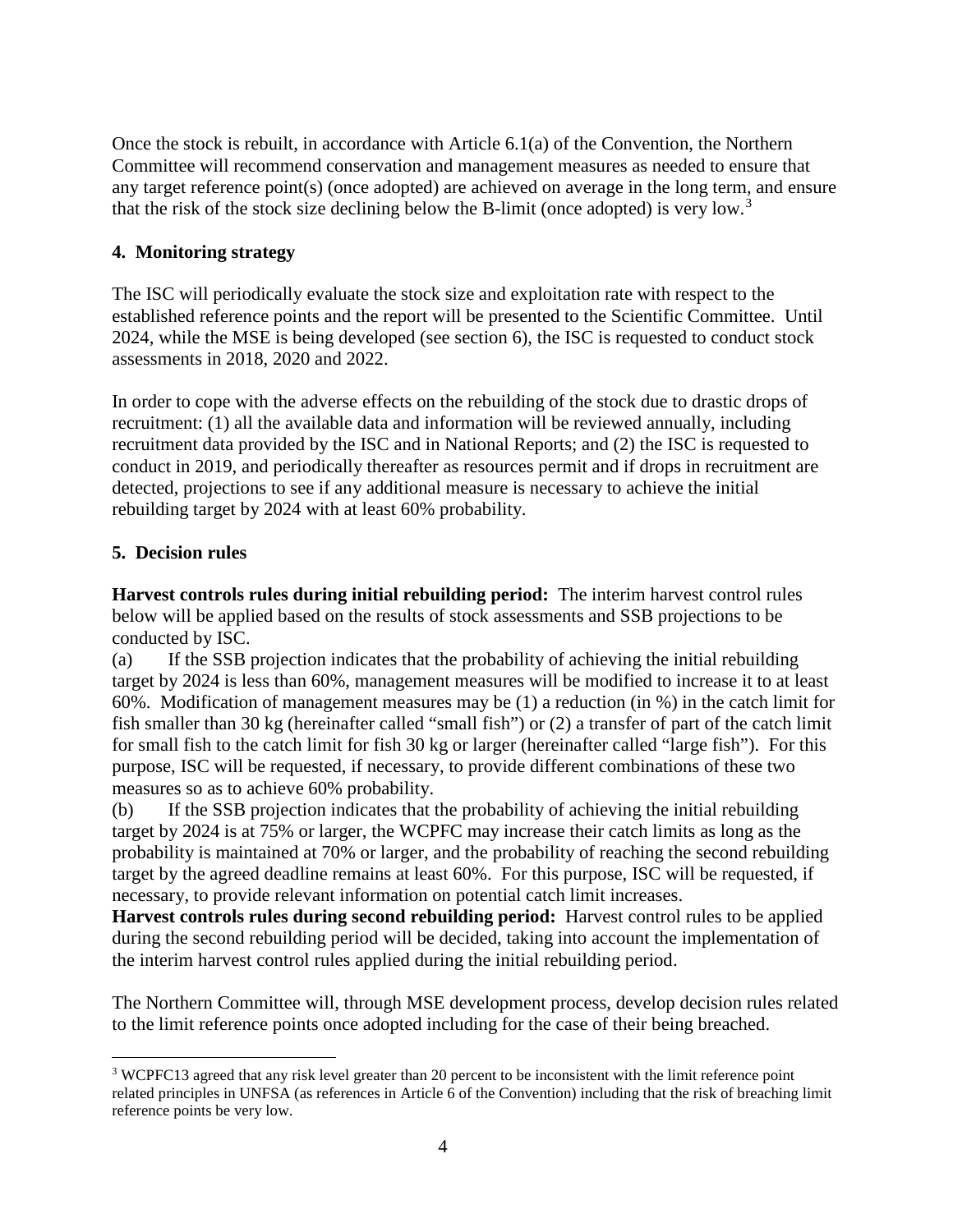### **6. Performance evaluation**

Until the stock is rebuilt, the Northern Committee will work with the ISC and the Scientific Committee and consult with the IATTC to identify and evaluate the performance of candidate rebuilding strategies with respect to the rebuilding targets, schedules, and probabilities.

The ISC is requested to start the work to develop a management strategy evaluation (MSE) for Pacific bluefin tuna fisheries in 2019 and have a goal of completing it by 2024.

To support development of the MSE, ISC is encouraged to identify at least two experts and NC members are encouraged to provide additional funds for the ISC's work on the MSE.

The Joint WG will start to discuss in 2018, and aim to finalize no later than 2019, guidelines for the MSE, including at least one candidate long-term target reference point (TRP), two candidate limit reference points (LRPs) and candidate harvest control rules (HCRs), which will be provided to the ISC. Those candidate TRPs, LRPs and HCRs will be tested and changed if appropriate during the MSE development process.

In preparation for the Joint WG meeting in 2019, the ISC is requested to organize workshops in early 2018 and 2019 to support the identification of specific management objectives, including level of risks and timelines. The workshops will include managers, scientists and stakeholders, taking into account any recommendations of the Joint WG, and the number of representatives should be relatively small, as it was for the MSE workshop for North Pacific albacore.

In evaluating the performance of candidate target reference points, limit reference points, and harvest control rules, the Northern Committee, in consultation with the ISC and the Scientific Committee, should consider the following criteria:

- 1. Probability of achieving each of the rebuilding targets within each of the rebuilding periods (if applicable).
- 2. Time expected to achieve each of the rebuilding targets (if applicable).
- 3. Expected annual yield, by fishery.
- 4. Expected annual fishing effort, by PBF-directed fishery.
- 5. Inter-annual variability in yield and fishing effort, by fishery.
- 6. Probabilities of SSB falling below the B-limit and the historical lowest level.
- 7. Probability of fishing mortality exceeding F<sub>MSY</sub> or an appropriate proxy, and other relevant benchmarks.
- 8. Expected proportional fishery impact on SSB, by fishery and by WCPO fisheries and EPO fisheries.

Recognizing that developing the operating model and other aspects of the MSE will take time and additional resources, and might require further dialogue between the Northern Committee, the ISC, and the IATTC, while the MSE is in development the ISC is requested to perform this work using the best means at its disposal.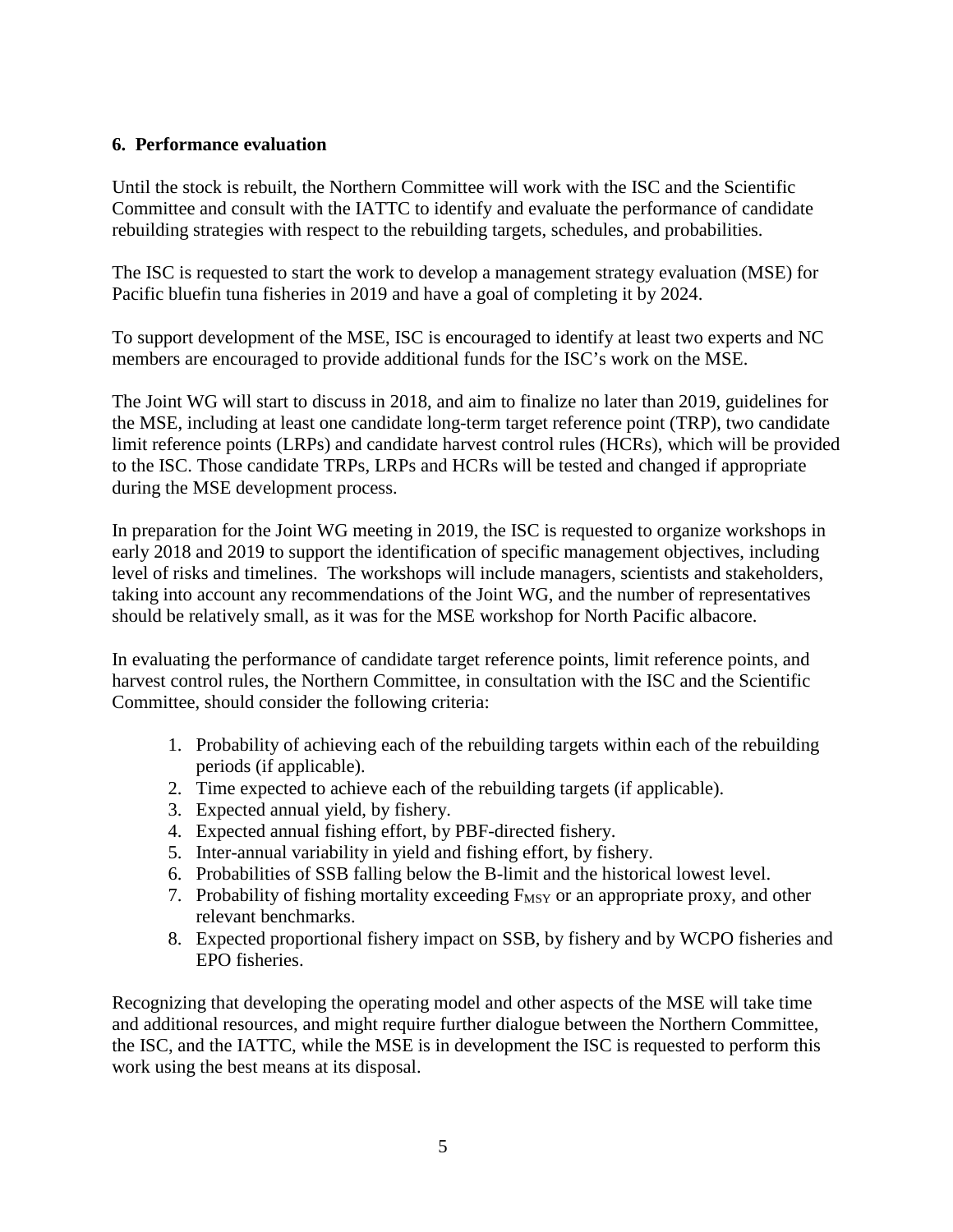#### **Attachment G**

### **The Commission for the Conservation and Management of Highly Migratory Fish Stocks in the Western and Central Pacific Ocean**

### **Northern Committee Thirteenth Regular Session**

August 28 – September 1, 2017 Busan, Korea

## **Conservation and Management Measure for Pacific Bluefin Tuna Conservation and Management Measure 2017-XX**

*The Western and Central Pacific Fisheries Commission (WCPFC):*

*Recognizing that* WCPFC6 adopted Conservation and Management Measure for Pacific bluefin tuna (CMM 2009-07) and the measure was revised six times since then (CMM 2010- 04, CMM 2012-06, CMM 2013-09, CMM 2014-04, CMM 2015-04 and CMM 2016-04) based on the conservation advice from the International Scientific Committee for Tuna and Tuna-like Species in the North Pacific Ocean (ISC) on this stock;

*Noting with concern* the latest stock assessment provided by ISC Plenary Meeting in July 2016, indicating the following:

- (1) SSB fluctuated throughout the assessment period (1952–2014), (2) SSB steadily declined from 1996 to 2010, and (3) the decline appears to have ceased since 2010, although the stock remains near the historic low (2.6% of unfished SSB);
- The 2014 estimated recruitment was relatively low, and the average recruitment for the last five years may have been below the historical average;
- The fishery exploitation rate in 2011-2013 exceeded all biological reference points evaluated by the ISC except FMED and FLOSS.
- Since the early 1990s, the WCPO purse seine fisheries, in particular those targeting small fish (age 0-1) have had an increasing impact on the spawning stock biomass, and in 2014 had a greater impact than any other fishery group.
- The projection results indicate that: (1) the probability of SSB recovering to the initial rebuilding target (SSBMED1952-2014) by 2024 is 69% or above the level prescribed in the WCPFC CMM 2015-04 if low recruitment scenario is assumed and WCPFC CMM 2015-04 and IATTC Resolution C-14-06 continue in force and are fully implemented; and (2) a 10% reduction in the catch limit for fish smaller than 30 kg would have a larger effect on recovery than a 10% reduction in the catch limit for fish larger than 30 kg; and
- Catching a high number of smaller juvenile fish can have a greater impact on future spawning stock biomass than catching the same weight of larger fish;

*Further recalling* that paragraph (4), Article 22 of the WCPFC Convention, which requires cooperation between the Commission and the IATTC to reach agreement to harmonize CMMs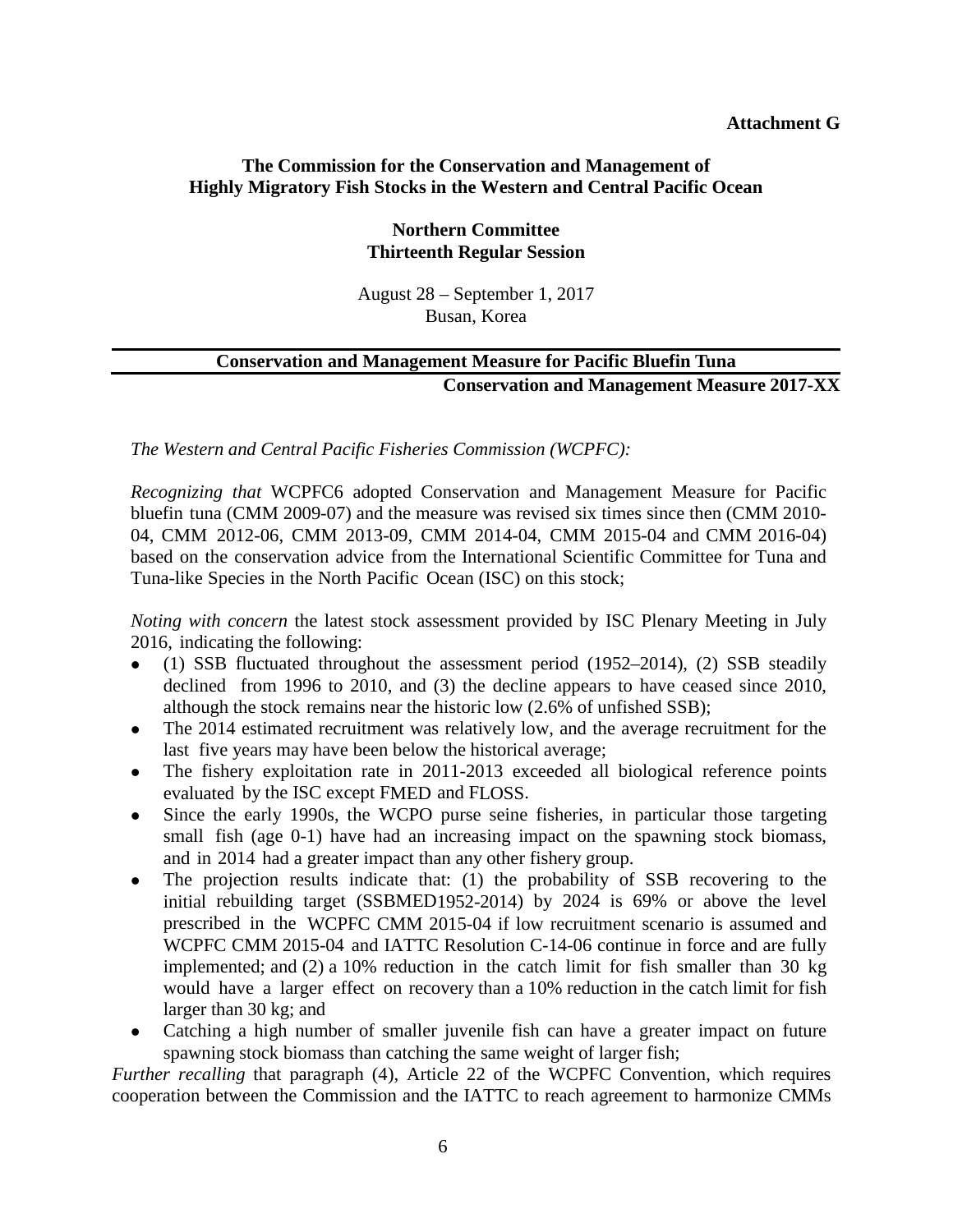for fish stocks such as Pacific bluefin tuna that occur in the convention areas of both organizations;

*Adopts*, in accordance with Article 10 of the WCPFC Convention that:

### **General Provision**

1. This conservation and management measure has been prepared to implement the Harvest Strategy for Pacific Bluefin Tuna Fisheries, and the Northern Committee shall periodically review and recommend revisions to this measure as needed to implement the Harvest Strategy.

### **Management measures**

2. CCMs shall take measures necessary to ensure that:

(1) Total fishing effort by their vessel fishing for Pacific bluefin tuna in the area north of the 20° N shall stay below the 2002–2004 annual average levels.

(2) All catches of Pacific bluefin tuna less than 30 kg shall be reduced to 50% of the 2002– 2004 annual average levels. Any overage of the catch limit shall be deducted from the catch limit for the following year.

3. CCMs shall take measures necessary to ensure that all catches of Pacific Bluefin tuna 30kg or larger shall not be increased from the 2002-200[4](#page-6-0) annual average levels<sup>4</sup>. Any overage of the catch limit shall be deducted from the catch limit for the following year. However, in 2017, 2018, 2019, and 2020 CCMs may use part of the catch limit for Pacific bluefin tuna smaller than 30 kg stipulated in paragraph 2 (2) above to catch Pacific bluefin tuna 30 kg or larger in the same year. In this case, the amount of catch 30 kg or larger shall be counted against the catch limit for Pacific bluefin tuna smaller than 30 kg. CCMs shall not use the catch limit for Pacific bluefin tuna 30 kg or larger to catch Pacific bluefin tuna smaller than 30 kg. The ISC is requested to review, in its work referred to in Section 5 of Harvest Strategy, the implications of this special provision in terms of PBF mortality and stock rebuilding probabilities in 2020. Based on that review, in 2020 the Northern Committee will determine whether it should be continued past 2020, and if so, recommend changes to the CMM as appropriate.

4. CCMs shall report their 2002–2004 baseline fishing effort and <30 kg and >=30 kg catch levels for 2013 and 2014, by fishery, as referred to in paragraphs 2 and 3, to the Executive Director by 31 July 2015. CCMs shall also report to the Executive Director by 31 July each year their fishing effort and  $\langle 30 \text{ kg} \rangle$  and  $\langle -30 \text{ kg} \rangle$  catch levels, by fishery, for the previous 3 year, accounting for all catches, including discards. The Executive Director will compile this information each year into an appropriate format for the use of the Northern Committee.

5. CCMs shall intensify cooperation for effective implementation of this CMM, including juvenile catch reduction.

<span id="page-6-0"></span> <sup>4</sup> CCMs with a base line catch of 10 t or less may increase its catch as long as it does not exceed 10 t.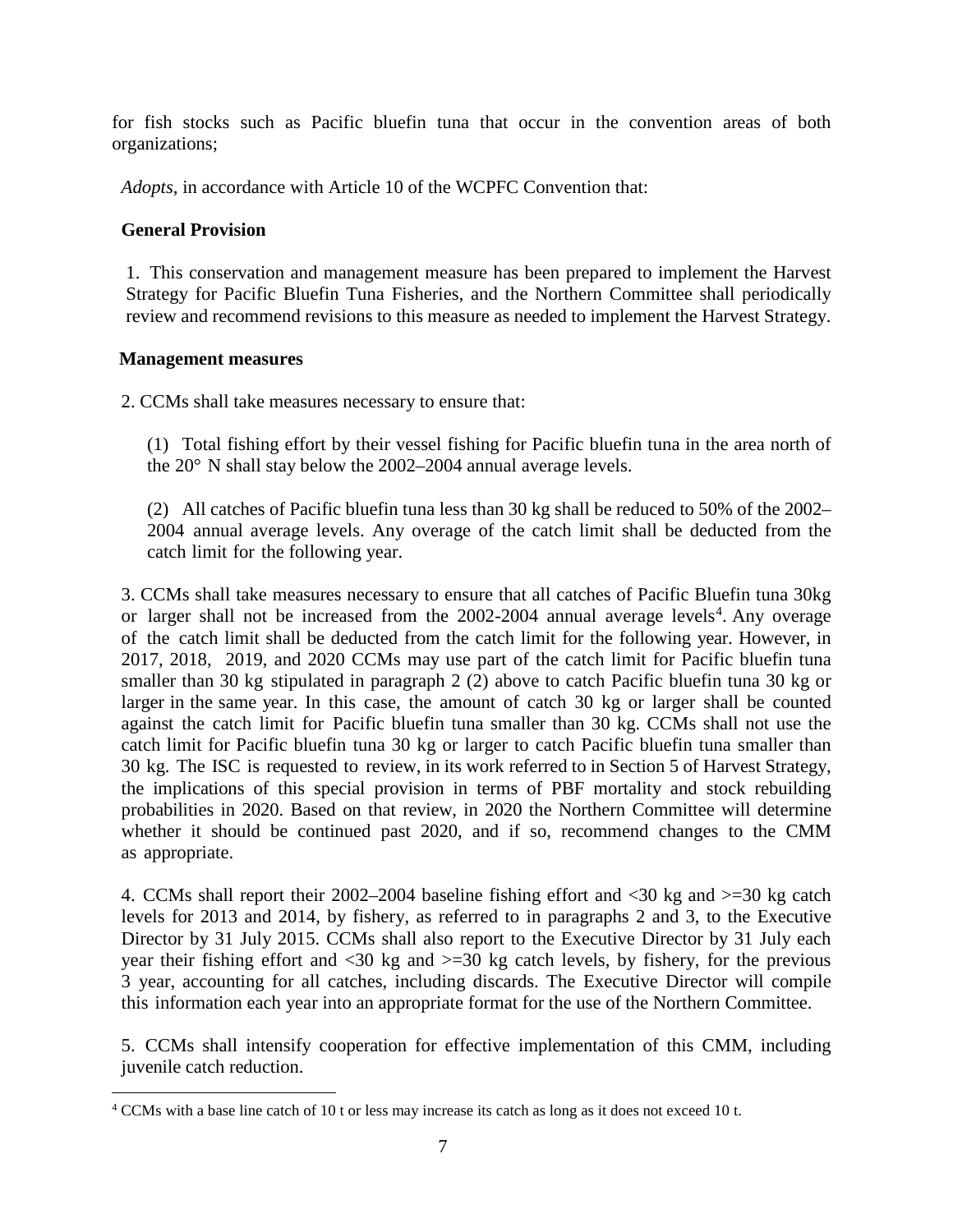6. CCMs, in particular those catching juvenile Pacific bluefin tuna, shall take measures to monitor and obtain prompt results of recruitment of juveniles each year.

7. Consistent with their rights and obligations under international law, and in accordance with domestic laws and regulations, CCMs shall, to the extent possible, take measures necessary to prevent commercial transaction of Pacific bluefin tuna and its products that undermine the effectiveness of this CMM, especially measures prescribed in the paragraph 2 and 3 above. CCMs shall cooperate for this purpose.

8. CCMs shall cooperate to establish a catch documentation scheme (CDS) to be applied to Pacific bluefin tuna in accordance with the Attachment of this CMM.

9. CCMs shall also take measures necessary to strengthen monitoring and data collecting system for Pacific bluefin tuna fisheries and farming in order to improve the data quality and timeliness of all the data reporting;

10. CCMs shall report to Executive Director by 31 July annually measures they used to implement paragraphs 2, 3, 4, 6, 7, 9 and 12 of this CMM. CCMs shall also monitor the international trade of the products derived from Pacific bluefin tuna and report the results to Executive Director by 31 July annually. The Northern Committee shall annually review those reports CCMs submit pursuant to this paragraph and if necessary, advise a CCM to take an action for enhancing its compliance with this CMM.

11. The WCPFC Executive Director shall communicate this Conservation Management Measure to the IATTC Secretariat and its contracting parties whose fishing vessels engage in fishing for Pacific bluefin tuna in EPO and request them to take equivalent measures in conformity with this CMM.

12. To enhance effectiveness of this measure, CCMs are encouraged to communicate with and, if appropriate, work with the concerned IATTC contracting parties bilaterally.

13. The provisions of paragraphs 2 and 3 shall not prejudice the legitimate rights and obligations under international law of those small island developing State Members and participating territories in the Convention Area whose current fishing activity for Pacific bluefin tuna is limited, but that have a real interest in fishing for the species, that may wish to develop their own fisheries for Pacific bluefin tuna in the future.

14. The provisions of paragraph 13 shall not provide a basis for an increase in fishing effort by fishing vessels owned or operated by interests outside such developing coastal State, particularly Small Island Developing State Members or participating territories, unless such fishing is conducted in support of efforts by such Members and territories to develop their own domestic fisheries.

**Attachment**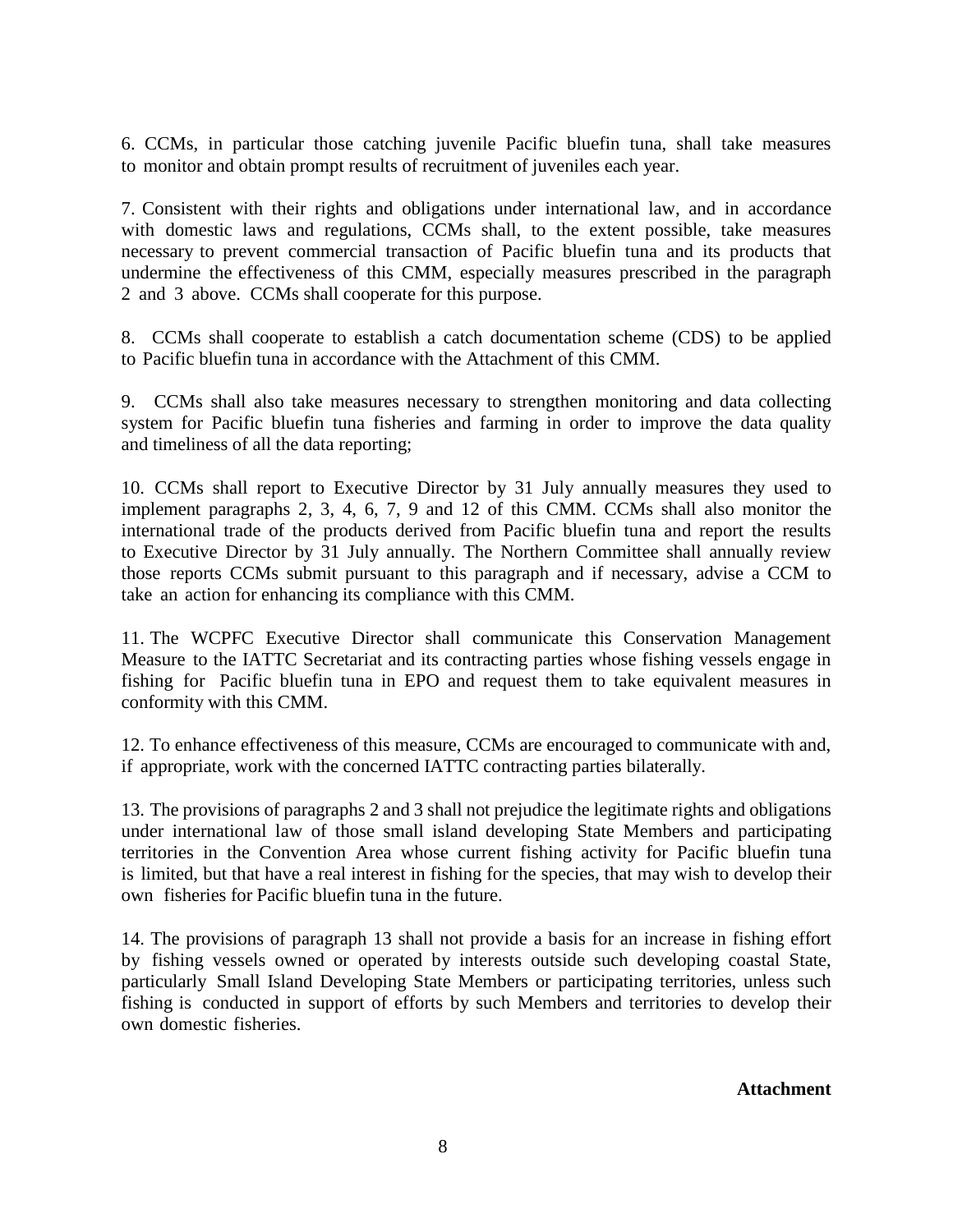# **Development of a Catch Document Scheme for Pacific Bluefin Tuna**

## **Background**

At the 1st joint working group meeting between NC and IATTC, held in Fukuoka, Japan from August 29 to September 1, 2016, participants supported to advance the work on the Catch Documentation Scheme (CDS) in the next joint working group meeting, in line with the development of overarching CDS framework by WCPFC and taking into account of the existing CDS by other RFMOs.

## **1. Objective of the Catch Document Scheme**

The objective of CDS is to combat IUU fishing for Pacific Bluefin Tuna (PBF) by providing a means of preventing PBF and its products identified as caught by or originating from IUU fishing activities from moving through the commodity chain and ultimately entering markets.

## **2. Use of electronic scheme**

Whether CDS will be a paper based scheme, an electronic scheme or a gradual transition from a paper based one to an electronic one should be first decided since the requirement of each scheme would be quite different.

## **3. Basic elements to be included in the draft conservation and management measure (CMM)**

It is considered that at least the following elements should be considered in drafting CMM.

- (1) Objective
- (2) General provision
- (3) Definition of terms
- (4) Validation authorities and validating process of catch documents and re-export certificates
- (5) Verification authorities and verifying process for import and re-import
- (6) How to handle PBF caught by artisanal fisheries
- (7) How to handle PBF caught by recreational or sport fisheries
- (8) Use of tagging as a condition for exemption of validation
- (9) Communication between exporting members and importing members
- (10) Communication between members and the Secretariat
- (11) Role of the Secretariat
- (12) Relationship with non-members
- (13) Relationship with other CDSs and similar programs
- (14) Consideration to developing members
- (15) Schedule for introduction
- (16) Attachment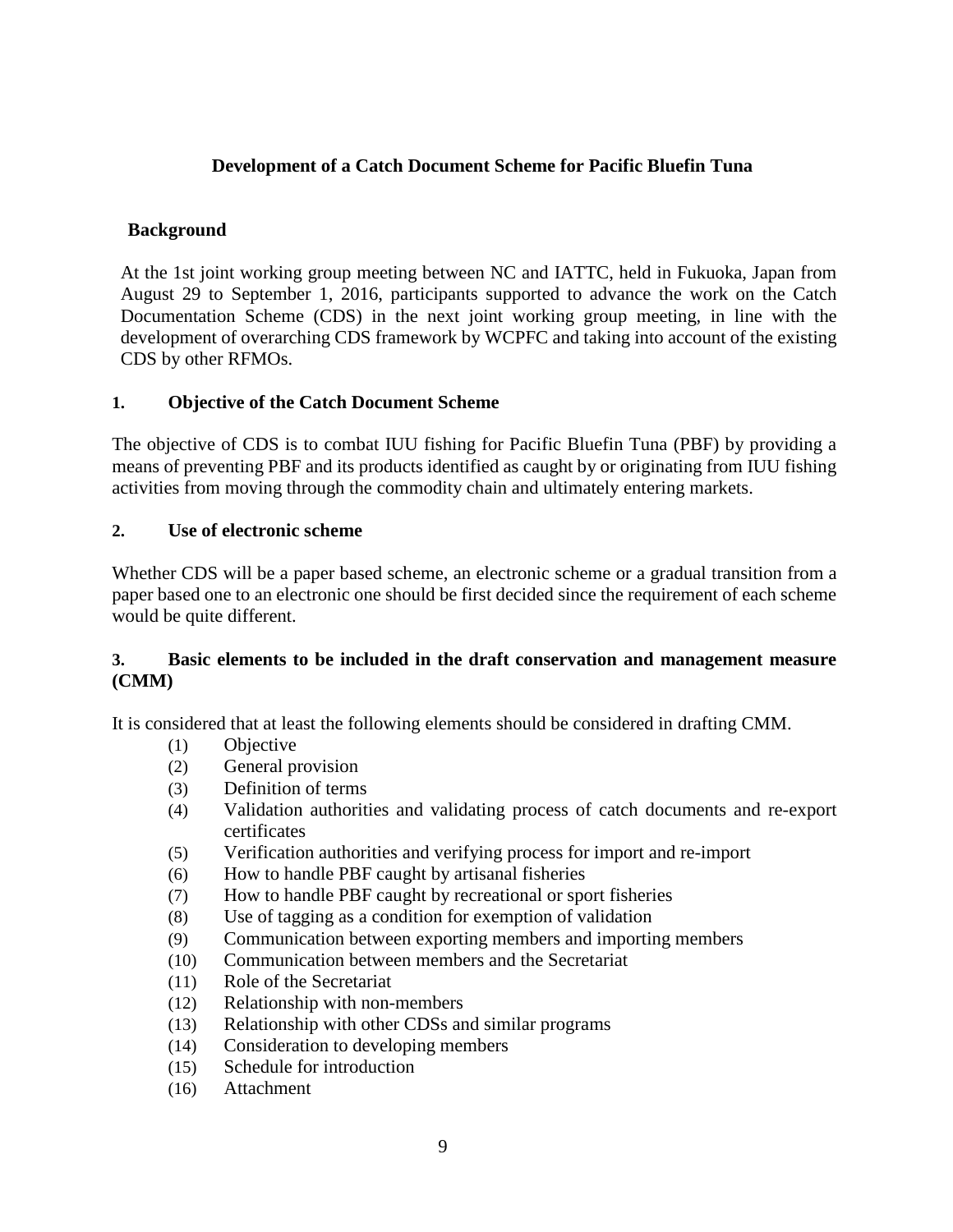- (i) Catch document forms
- (ii) Re-export certificate forms
- (iii) Instruction sheets for how to fill out forms
- (iv) List of data to be extracted and compiled by the Secretariat

### **4. Work plan**

The following schedule may need to be modified, depending on the progress on the WCPFC CDS for tropical tunas.

- 2017 The joint working group will submit this concept paper to the NC and IATTC for endorsement. NC will send the WCPFC annual meeting the recommendation to endorse the paper.
- 2018 The joint working group will hold a technical meeting, preferably around its meeting, to materialize the concept paper into a draft CMM. The joint working group will report the progress to the WCPFC via NC and the IATTC, respectively.
- 2019 The joint working group will hold a second technical meeting to improve the draft CMM. The joint working group will report the progress to the WCPFC via NC and the IATTC, respectively.
- 2020 The joint working group will hold a third technical meeting to finalize the draft CMM. Once it is finalized, the joint working group will submit it to the NC and the IATTC for adoption. The NC will send the WCPFC the recommendation to adopt it.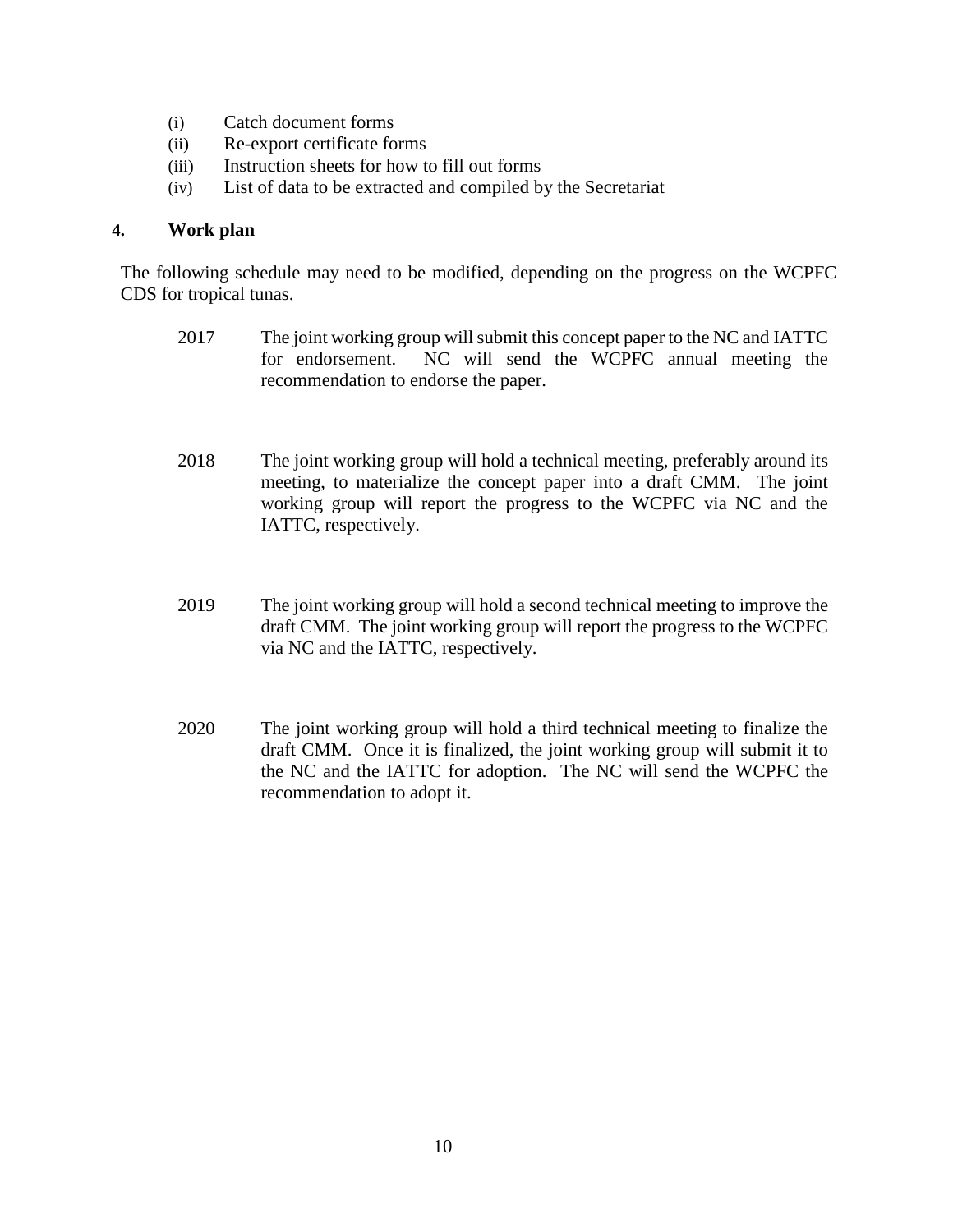#### **Attachment H**

### **The Commission for the Conservation and Management of Highly Migratory Fish Stocks in the Western and Central Pacific Ocean**

### **Northern Committee Thirteenth Regular Session**

August 28 – September 1, 2017 Busan, Korea

#### **Interim Harvest Strategy for North Pacific Albacore Fishery**

**Harvest Strategy 2017-XX**

This Interim Harvest Strategy replaces the "precautionary management framework for north pacific albacore" adopted at the 11<sup>th</sup> regular session of the Commission, which is based on the recommendation of the Northern Committee at its 10<sup>th</sup> regular session.

#### **1. Interim management objective**

The management objective for the North Pacific albacore fishery is to maintain the biomass, with reasonable variability, around its current level in order to allow recent exploitation levels to continue and with a low risk of breaching the limit reference point.

### **2. Biological reference points**

Based on ISC's stock assessment advice and following the hierarchical approach adopted by the Commission, North Pacific albacore is to be treated as a Level 2 stock. The following is based on an average recruitment scenario:

• The limit reference point (LRP) for this stock is established at 20%SSB current  $_{F=0}$ .

This LRP is consistent with the Annex II of the UN Fish Stocks Agreement (UNFSA) and recent WCPFC decisions on LRPs for the three tropical tuna species and South Pacific albacore, where 20%SSB current  $_{F=0}$  was adopted. If this point is breached, management actions will be taken to return the stock to a predetermined level as outlined in the subsequent section on Decision Rules.

• The target reference point (TRP) for this stock will be determined following a comprehensive analysis under a management strategy evaluation (MSE) approach as outlined in section 4 on "Future Work". Historical fishing activity, anticipated fishing activity, and the source of increased fishing mortality will also be considered when